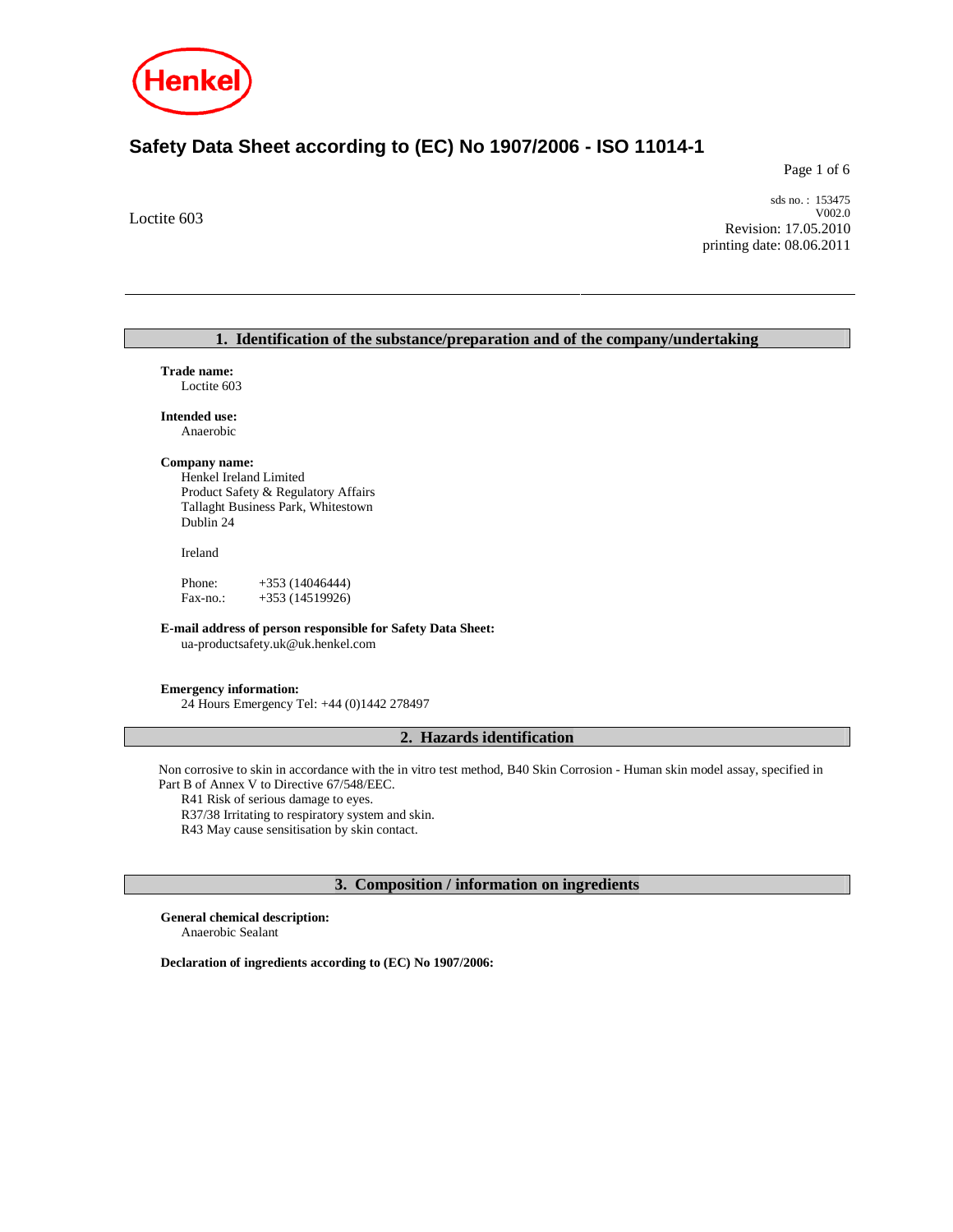MSDS-No.: 153475 V002.0 Loctite 603 Page 2 of 6

| <b>Hazardous</b> components<br>CAS-No.         | <b>EINECS</b><br><b>ELINCS</b> | content           | <b>Classification</b>                                                                                                                       |
|------------------------------------------------|--------------------------------|-------------------|---------------------------------------------------------------------------------------------------------------------------------------------|
| Hydroxypropyl methacrylate<br>27813-02-1       | 248-666-3                      | $> 5 - < 10 %$    | Xi - Irritant; R36, R43                                                                                                                     |
| Acrylic acid<br>$79-10-7$                      | 201-177-9                      | $> 5 - < 10 %$    | Xn - Harmful; R20/21/22<br>R <sub>10</sub><br>C - Corrosive; R35<br>N - Dangerous for the environment; R50                                  |
| Cumene hydroperoxide<br>$80 - 15 - 9$          | 201-254-7                      | $> 0.1 - < 1\%$   | T - Toxic: R23<br>Xn - Harmful; R21/22, R48/20/22<br>O - Oxidizing; R7<br>C - Corrosive: R34<br>N - Dangerous for the environment; R51, R53 |
| Cumene<br>98-82-8                              | 202-704-5                      | $> 0.1 - < 0.5$ % | R <sub>10</sub><br>Xn - Harmful: R65<br>Xi - Irritant: R37<br>N - Dangerous for the environment; R51, R53                                   |
| 4-t-Butylcyclohexyl methacrylate<br>46729-07-1 | 256-277-5                      | $> 30 - 50 %$     | Xi - Irritant: R37                                                                                                                          |
| 1,3-Butyleneglycol dimethacrylate<br>1189-08-8 | $214 - 711 - 0$                | $> 10 - < 20$ %   | Xi - Irritant: R36/37/38                                                                                                                    |

**For full text of the R-Phrases indicated by codes see section 16 'Other Information'.**

**Substances without classification may have community workplace exposure limits available.**

# **4. First aid measures**

#### **Inhalation:**

Move to fresh air. If symptoms persist, seek medical advice.

#### **Skin contact:**

Rinse with running water and soap. Seek medical advice.

# **Eye contact:**

Rinse immediately with plenty of running water (for 10 minutes). Seek medical attention if necessary.

### **Ingestion:**

Rinse out mouth, drink 1-2 glasses of water, do not induce vomiting. Seek medical advice.

# **5. Fire fighting measures**

## **Suitable extinguishing media:**

Carbon dioxide, foam, powder

### **Special protection equipment for firefighters:**

Wear self-contained breathing apparatus and full protective clothing, such as turn-out gear.

## **Hazardous combustion products:**

Oxides of carbon, oxides of nitrogen, irritating organic vapors., Sulphur oxides

# **6. Accidental release measures**

## **Personal precautions:**

Avoid skin and eye contact.

### **Environmental precautions:**

Do not let product enter drains.

### **Clean-up methods:**

For small spills wipe up with paper towel and place in container for disposal. For large spills absorb onto inert absorbent material and place in sealed container for disposal.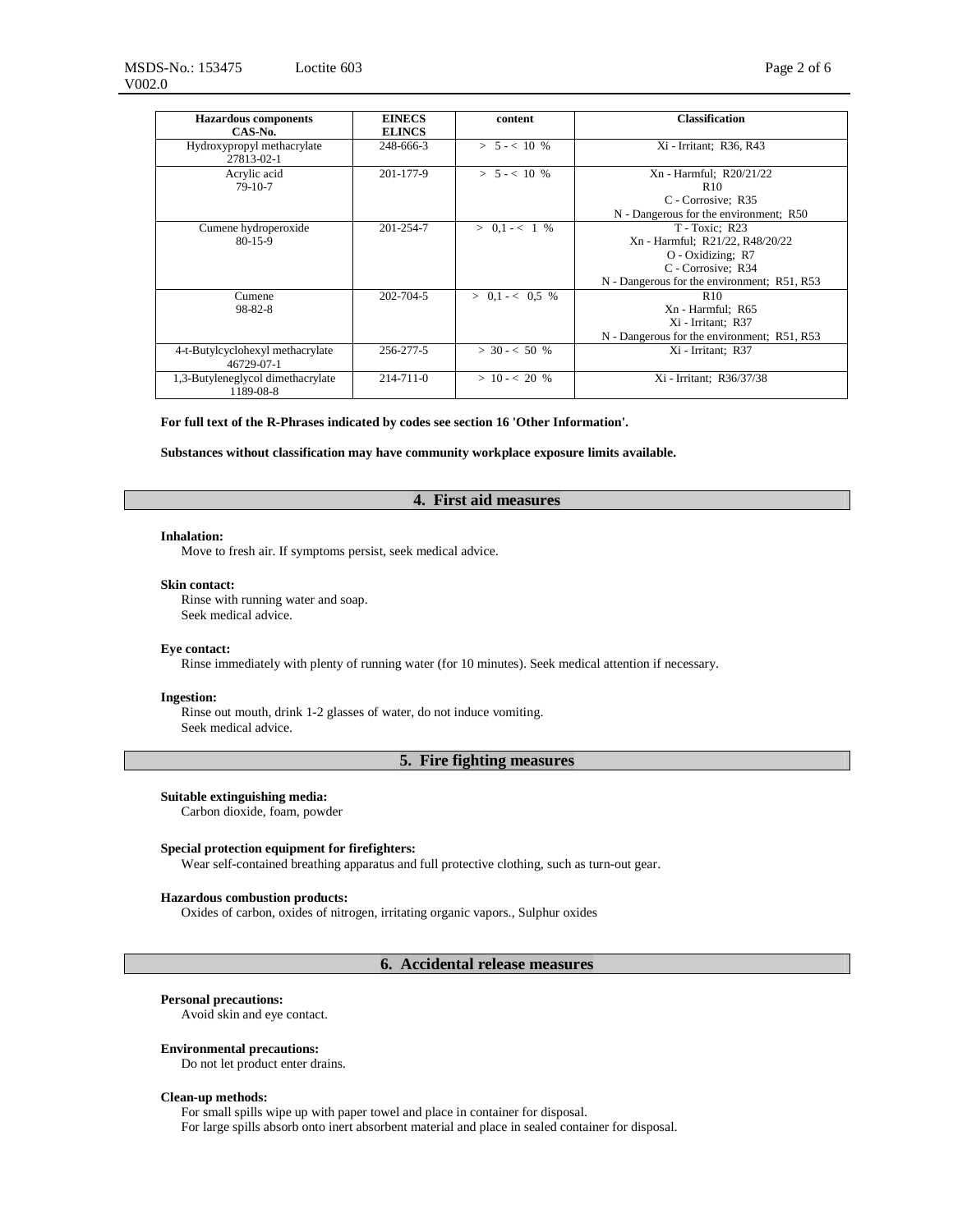## **Handling:**

Use only in well-ventilated areas. Avoid skin and eye contact. Prolonged or repeated skin contact should be avoided to minimise any risk of sensitisation.

#### **Storage:**

Store in original containers at 8-21C (46.4-69.8F) and do not return residual materials to containers as contamination may reduce the shelf life of the bulk product.

# **8. Exposure controls / personal protection**

### **Components with specific control parameters for workplace:**

Valid for

Great Britain Basis

UK EH40 WELs

| Ingredient    | ppm | mg/m3 | <b>Type</b>                | <b>Category</b>             | <b>Remarks</b> |
|---------------|-----|-------|----------------------------|-----------------------------|----------------|
| <b>CUMENE</b> | 25  | 125   | Time Weighted Average      |                             | EH40 WEL       |
| 98-82-8       |     |       | (TWA).                     |                             |                |
| <b>CUMENE</b> | 50  | 250   | <b>Short Term Exposure</b> |                             | EH40 WEL       |
| 98-82-8       |     |       | Limit (STEL):              |                             |                |
| <b>CUMENE</b> |     |       | Skin designation:          | Can be absorbed through the | EH40 WEL       |
| 98-82-8       |     |       |                            | skin.                       |                |
| <b>CUMENE</b> |     |       | Skin designation:          | Can be absorbed through the | <b>ECTLV</b>   |
| 98-82-8       |     |       |                            | skin.                       |                |
| <b>CUMENE</b> | 50  | 250   | <b>Short Term Exposure</b> | Indicative                  | <b>ECTLV</b>   |
| 98-82-8       |     |       | Limit (STEL):              |                             |                |
| <b>CUMENE</b> | 20  | 100   | Time Weighted Average      | Indicative                  | <b>ECTLV</b>   |
| 98-82-8       |     |       | $(TWA)$ .                  |                             |                |

### **Respiratory protection:**

Use only in well-ventilated areas.

### **Hand protection:**

Chemical-resistant protective gloves (EN 374).

Suitable materials for short-term contact or splashes (recommended: at least protection index 2, corresponding to > 30 minutes permeation time as per EN 374):

nitrile rubber (IIR;  $>= 0.4$  mm thickness)

Suitable materials for longer, direct contact (recommended: protection index 6, corresponding to > 480 minutes permeation time as per EN 374):

nitrile rubber (IIR; >= 0.4 mm thickness)

This information is based on literature references and on information provided by glove manufacturers, or is derived by analogy with similar substances. Please note that in practice the working life of chemical-resistant protective gloves may be considerably shorter than the permeation time determined in accordance with EN 374 as a result of the many influencing factors (e.g. temperature). If signs of wear and tear are noticed then the gloves should be replaced.

#### **Eye protection:**

Wear protective glasses.

### **Skin protection:**

Wear suitable protective clothing.

## **General protection and hygiene measures:**

Good industrial hygiene practices should be observed.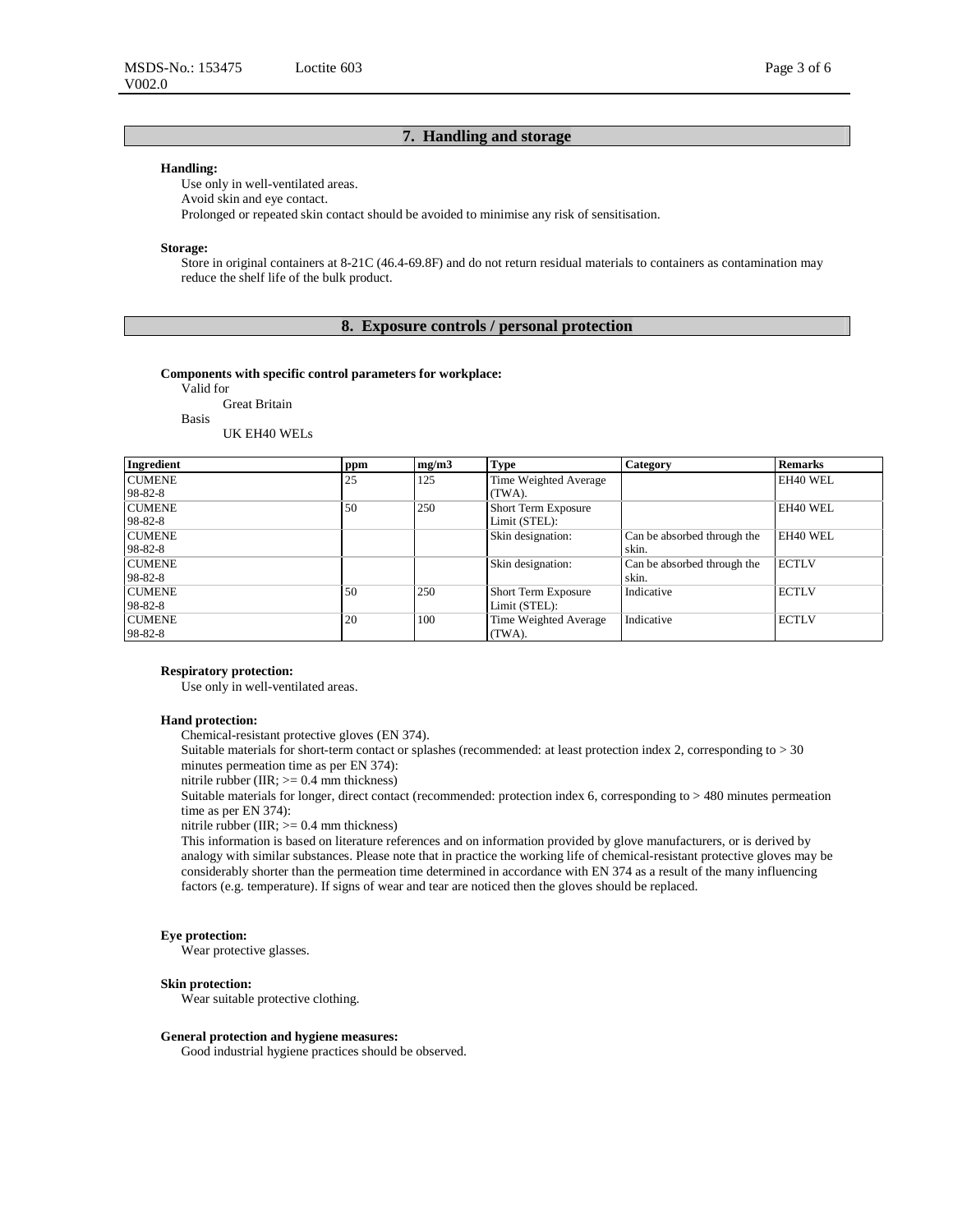# **9. Physical and chemical properties**

| <b>General characteristics:</b> |                          |  |  |
|---------------------------------|--------------------------|--|--|
| Appearance                      | Liquid                   |  |  |
|                                 | Green                    |  |  |
| Odor:                           | Characteristic           |  |  |
| <b>Phys./chem.</b> properties:  |                          |  |  |
| Flash point                     | $> 100$ °C ( $> 212$ °F) |  |  |
| Vapor pressure                  | $< 10$ mm hg             |  |  |
| (27.0 °C (80.6 °F))             |                          |  |  |
| Density                         | $1,07 \text{ g/cm}$ 3    |  |  |
| $\left( \right)$                |                          |  |  |
| Solubility (qualitative)        | Slight                   |  |  |
| (Solvent: Water)                |                          |  |  |
| VOC content                     | $<$ 3 %                  |  |  |
| (1999/13/EC)                    |                          |  |  |

# **10. Stability and reactivity**

**Conditions to avoid:** Stable

#### **Materials to avoid:**

Reaction with strong acids. Reacts with strong oxidants.

# **11. Toxicological information**

## **Oral toxicity:**

May cause irritation to the digestive tract.

## **Inhalative toxicity:**

Irritating to respiratory system

## **Skin irritation:**

Irritating to the skin.

## **Eye irritation:**  Risk of serious damage to eyes

## **Sensitizing:**

May cause sensitization by skin contact.

# **12. Ecological information**

# **Ecotoxicity:**

| <b>Hazardous components</b>                                          | <b>Species</b>                                                            | <b>Exposure</b> | <b>Value</b>              | Value                                 |
|----------------------------------------------------------------------|---------------------------------------------------------------------------|-----------------|---------------------------|---------------------------------------|
| CAS-No.                                                              |                                                                           | time            | type                      |                                       |
| Acrylic acid<br>$79-10-7$                                            | Trout family (Salmonidae)                                                 | 96 h            | LC <sub>50</sub>          | $27 \text{ mg}/l$                     |
| Cumene hydroperoxide<br>80-15-9<br>Cumene hydroperoxide<br>$80-15-9$ | Ide, silver or golden orfe (Leuciscus idus)<br>Water flea (Daphnia magna) | 48 h<br>24h     | LC <sub>50</sub><br>EC 50 | $14 \text{ mg}/l$<br>$7 \text{ mg}/1$ |
| Cumene<br>98-82-8                                                    | Trout family (Salmonidae)                                                 | 96 h            | LC <sub>50</sub>          | $4.8 \text{ mg}/1$                    |

# **General ecological information:**

Do not empty into drains / surface water / ground water.

Precautions required with respect to Environmental Hazards of articles in which this product is used should be considered.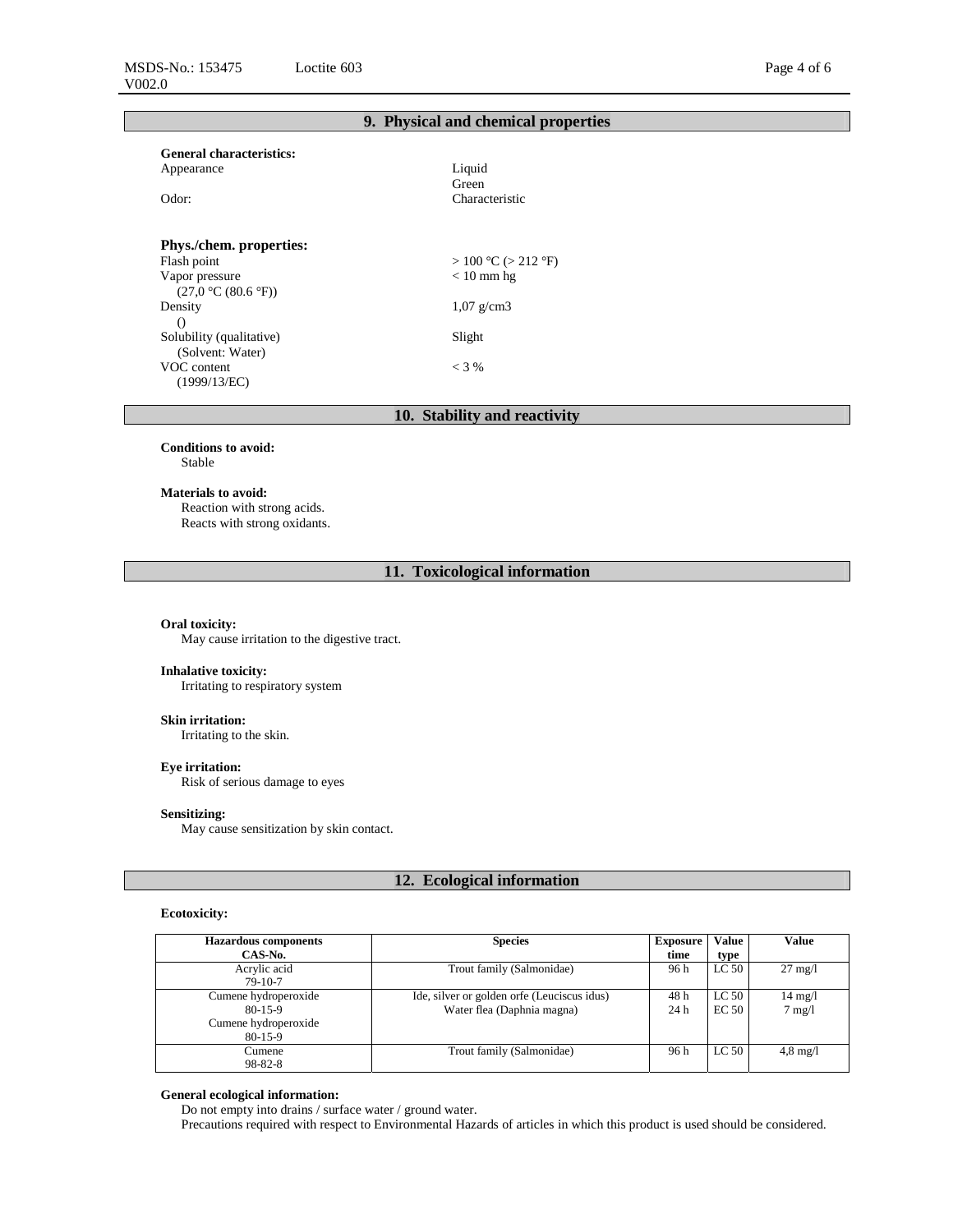# **Product disposal:**

Do not empty into drains / surface water / ground water. Dispose of in accordance with local and national regulations.

### **Waste code( ):**

08 04 09 waste adhesives and sealants containing organic solvents and other dangerous substances

### **Disposal of uncleaned packages:**

After use, tubes, cartons and bottles containing residual product should be disposed of as chemically contaminated waste in an authorised legal land fill site or incinerated. Disposal must be made according to official regulations.

# **14. Transport information**

### **General information:**

Not hazardous according to RID, ADR, ADNR, IMDG, IATA-DGR.

# **15. Regulations - classification and identification**

### **Indication of danger:**

Xi - Irritant



### **Contains**

Hydroxypropyl methacrylate, Acrylic acid

# **Risk phrases:**

R37/38 Irritating to respiratory system and skin.

- R41 Risk of serious damage to eyes.
- R43 May cause sensitisation by skin contact.

### **Safety phrases:**

S24/25 Avoid contact with skin and eyes.

S26 In case of contact with eyes, rinse immediately with plenty of water and seek medical advice. S28 After contact with skin, wash immediately with plenty of water and soap.

S37/39 Wear suitable gloves and eye/face protection.

S51 Use only in well-ventilated areas.

# **Additional labeling:**

For consumer use only: S2 Keep out of the reach of children S46 If swallowed, seek medical advice immediately and show this container or label.